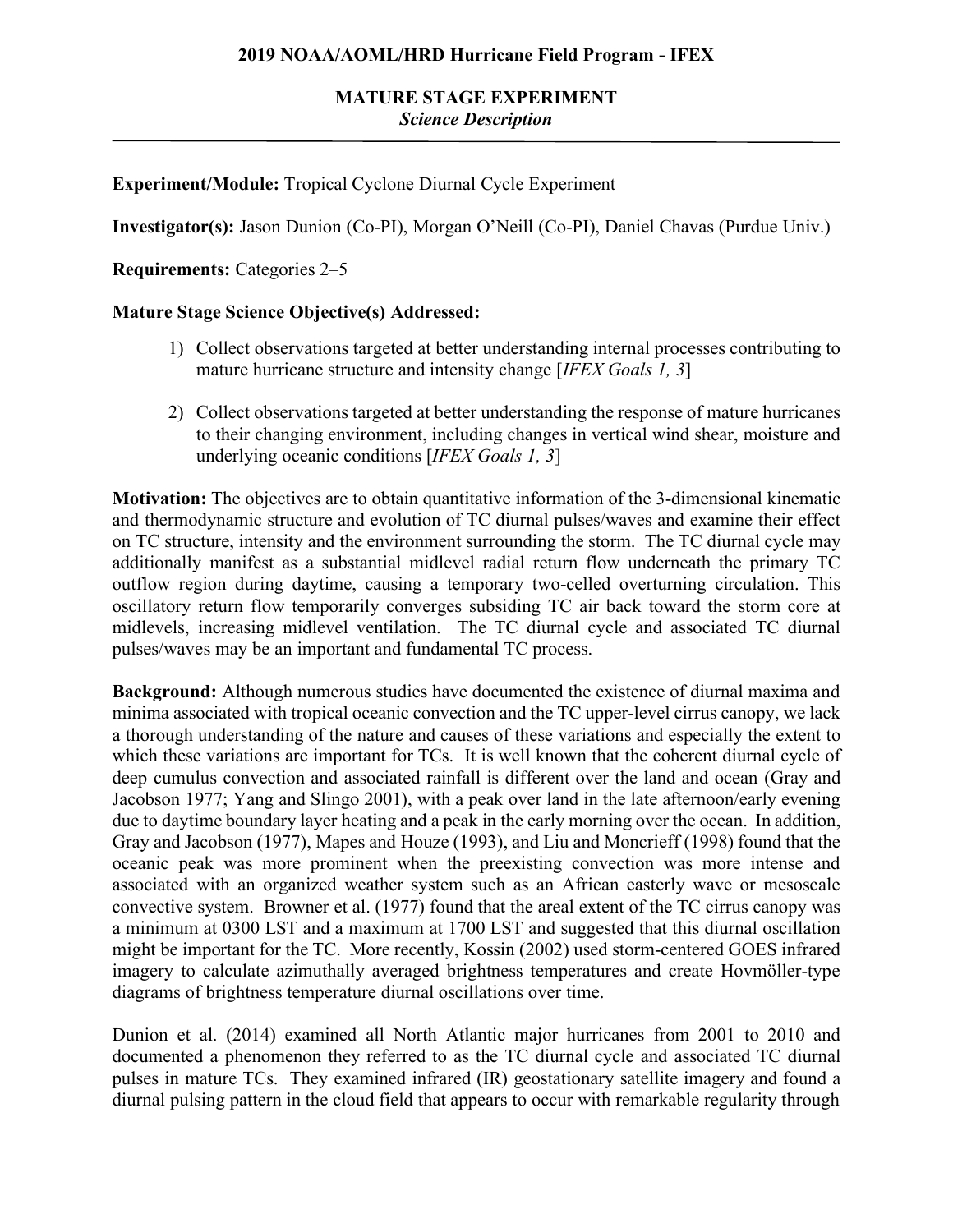# **MATURE STAGE EXPERIMENT** *Science Description*

a relatively deep layer of the TC. One prominent characteristic of these oscillations is an IR cooling trend that begins forming in the storm's inner core  $(R \le 150 \text{ km})$  near the time of sunset each day. This cooling takes on a ring-like shape (i.e., TC diurnal pulse) as it continues to move away from the storm overnight, reaching areas several hundred kilometers from the circulation center by the following afternoon. A marked warming of the cloud tops occurs behind this propagating feature and structural changes in the storm are noted as it moves away from the inner core, suggesting that it may have implications for TC intensity change and structure.

Navarro et al. 2017 and O'Neill et al. 2017 showed evidence in numerical TC simulations that these diurnal pulses are internal inertial gravity waves. Ruppert and O'Neill 2019 found in addition that simulated TCs oscillate daily between a single-celled overturning circulation and a stacked two-cell overturning circulation, a balanced response in concert with the diurnal wave response. The diurnal and inertial frequencies can be very similar depending on the environmental flow, and so better understanding of this radial oscillation at midlevels will help disentangle diurnal impacts from dynamic impacts on mechanical work available for driving the primary cyclonic circulation. Additionally, Dunion et al. 2019 examined a hurricane nature run and found strong radially propagating diurnal signals in temperature, winds, and precipitation throughout the depth of the troposphere in that simulated TC.

## **Hypotheses:**

- 1. Radially propagating TC diurnal pulses/waves are associated with periods of enhanced upper-level outflow and lower-level inflow that extend through a relatively deep layer of the troposphere.
- 2. Large outflow boundaries (i.e., arc clouds) are favored to form along the leading edge of TC diurnal pulses/waves when low to mid-level dry air is present in the surrounding storm environment (e.g., TPW  $\leq 45$  mm located at R $\sim 200-400$  km/R $\sim 110-215$  nm) and can stabilize the low to mid-level environment as they propagate away from the storm.
- 3. TC diurnal pulses/waves co-manifest with full-depth modulations of TC overturning circulation, and a strong diurnal or near-diurnal signal may be detected in radial winds at large radii and midlevels.
- 4. Deep midlevel inflow/outflow oscillations at or near the diurnal cycle are more likely with a more axisymmetric storm, and may also potentially occur immediately under a highly asymmetric outflow jet (and not elsewhere azimuthally from the center of the storm).

## **Aircraft Pattern/Module Descriptions (see** *Flight Pattern* **document for more detailed information):**

The experimental UW-CIMSS/HRD TCDC web page: http://tropic.ssec.wisc.edu/realtime/tc\_diurnal\_cycle/tc\_diurnal\_cycle.php

will be used to monitor the development and propagation of TC diurnal pulses/waves for storms of interest. Figure 1 shows the TC diurnal cycle clock that predicts the approximate times that the diurnal pulse/wave passes various radii and will be used in concert with the UW-CIMSS/HRD TCDC page to plan optimal aircraft sampling strategies and takeoff times.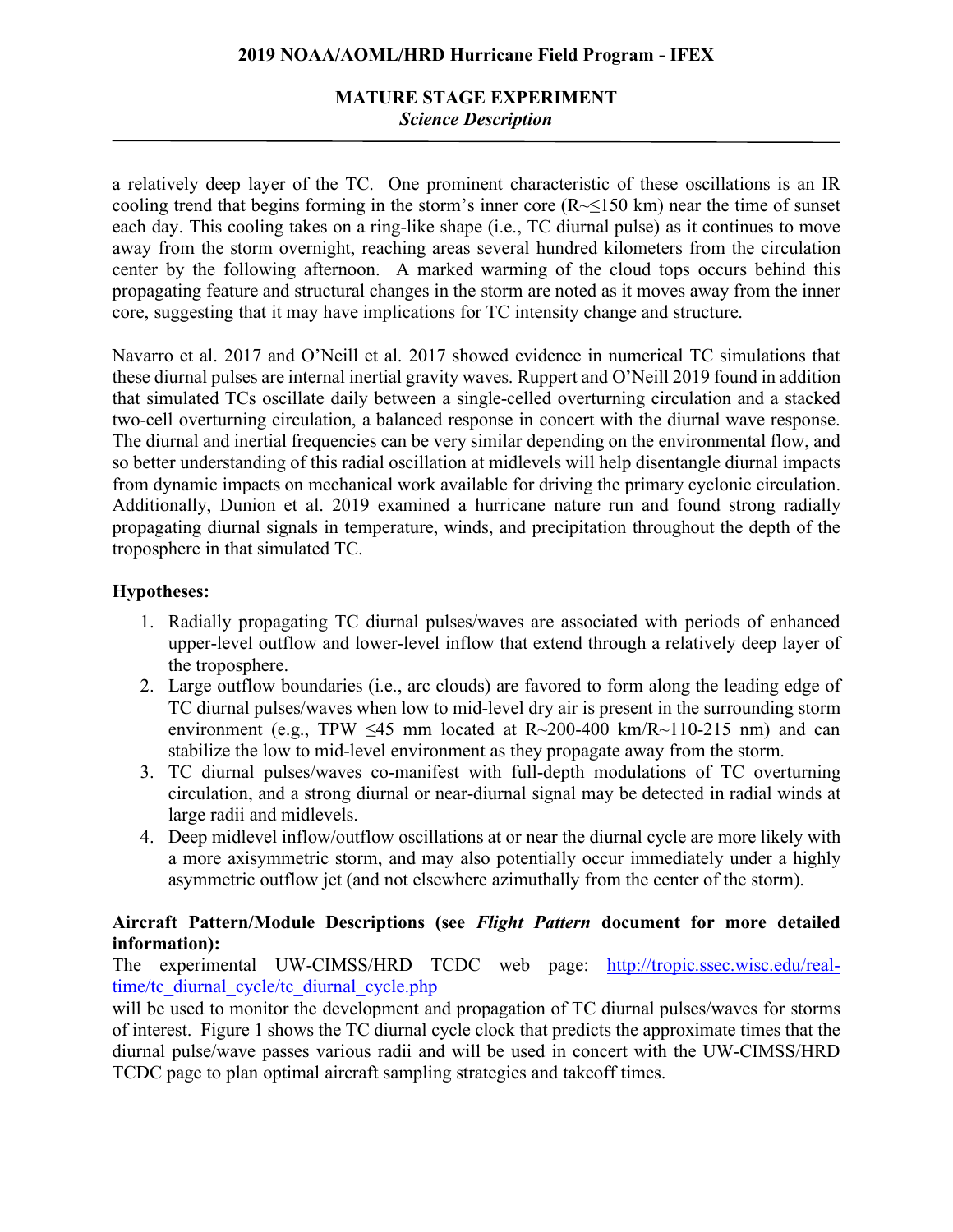**MATURE STAGE EXPERIMENT** *Science Description*



*Fig. 1. Conceptual 24-hr TCDC clock that estimates the radial location of TC diurnal pulses/waves propagating away from the storm. TC diurnal pulses typically form around local sunset (~ 1800-2030 LST, gray shading) and begin to propagate away from the inner core, passing R~200 km the following morning (~0400-0800 LST, green shading) and R~400 km by the early to middle afternoon (~1200-1500 LST, orange shading).* 

The circular outer band convective features depicted in Fig. 2 show examples of TC diurnal pulses/waves as seen by the P-3 LF radar during missions into 2010 Earl and 2014 Edouard. These convectively active (25-45 dBZ) outer band features should be high priority targets during the mission. In order to adequately sample their 3-dimensional structure with the TDR, the P-3 and/or G-IV should completely transect orthogonally across to these outwardly propagating features (at least 20 km/10 n mi beyond their inner and outer edges) during inbound and/or outbound legs or ferries to/from the storm. Since large arc cloud events (100s of km in length, Fig. 3) often appear along the leading edge of diurnal pulses/waves, the P-3 and/or G-IV LPS should monitor the UW-CIMSS TCDC infrared satellite imagery, visible satellite imagery, and the P-3 multi-mode radar (MMR) throughout the mission.



*Fig.2. P-3 lower fuselage radar showing 25-40 dBZ circular convective bands in the environments of (left) 2010 Hurricane Earl (R=~200-250 km) at ~830 LST and (right) 2014 Hurricane Edouard (R=~150-300 km) at ~1300 LST. These circular outer band features are often coincident with TC diurnal pulses/waves and may be linked to the TC diurnal cycle.*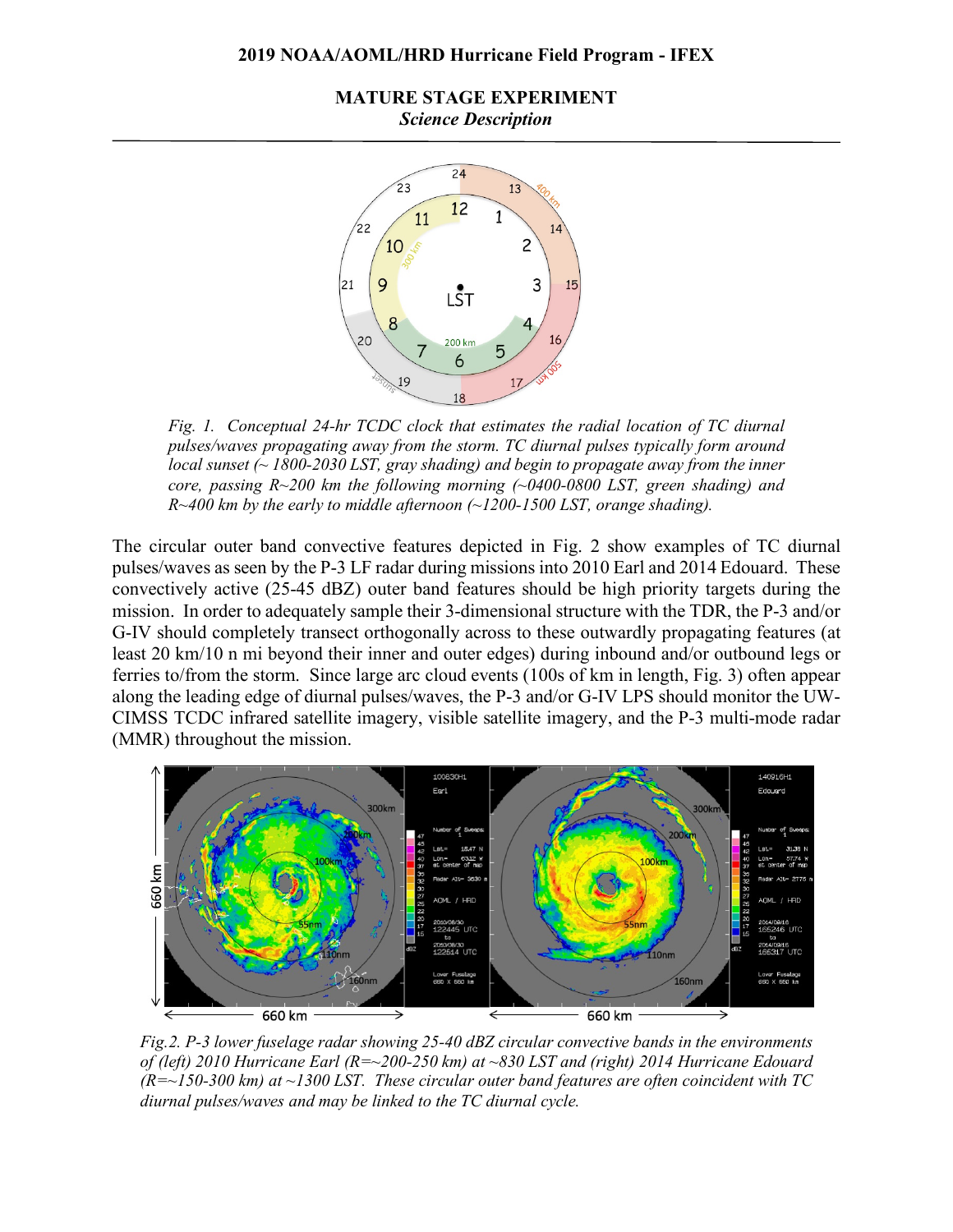## **MATURE STAGE EXPERIMENT** *Science Description*



*Fig. 3. GOES visible satellite imagery showing arc clouds racing away from the convective cores of (left) 2003 Hurricane Isabel and (right) 2007 Pre-Tropical Depression Felix.*

**P-3 Pattern 1:** This can be a stand-alone pattern or can be coordinated with the G-IV and takes ~2.5-5.0 hr to complete. Any standard pattern can be flown that provides symmetric coverage (e.g. Rotated Figure-4, Figure-4 butterfly, etc.) with leg lengths adjusted as needed to ensure that the aircraft perpendicularly crosses TC diurnal pulse/wave targets that are indicated by satellite imagery and/or the P-3 MMR. Since this pattern is mainly focused on the TC inner core and near environment, leg lengths should generally be not be extended beyond 135-160 n mi (250-300 km). For TC diurnal pulse/wave targets beyond this radius, the ferry to/from the storm can be used to optimize sampling. The LPS should confirm that the TDR and MMR are operating and collecting data if larger radius features are targeted during a ferry.

**P-3 Module 1 (Arc Cloud Module):** This is a stand-alone module that takes 0.5-1 hr to complete. When arc clouds emanating from the periphery of the TC convective core are identified using satellite imagery and/or P-3 MMR, perform this break-away pattern by transecting orthogonally across to these outwardly propagating features (Figs. 2 and 3). Since arc clouds typically form when the leading edge of TC diurnal pulses/waves reach areas of low to mid-level dry air (TPW  $\leq$ 45 mm) in the periphery of the storm (R $\sim$ 160-215 n mi/300-400 km), targets will tend to be favored in the late morning to mid-afternoon local time (Fig. 1).

**G-IV Pattern 1**: This can be a stand-alone pattern or can be coordinated with the P-3 and takes ~4-5.25 hr to complete. A standard G-IV Star with Circumnavigation (optimal) or Star (minimal) pattern will be flown and leg lengths should be adjusted as needed to ensure that the aircraft perpendicularly crosses TC diurnal pulses/waves that are indicated by satellite imagery and/or the P-3 MMR (if available). TC diurnal pulse/wave targets can also be sampled during ferries to/from the storm.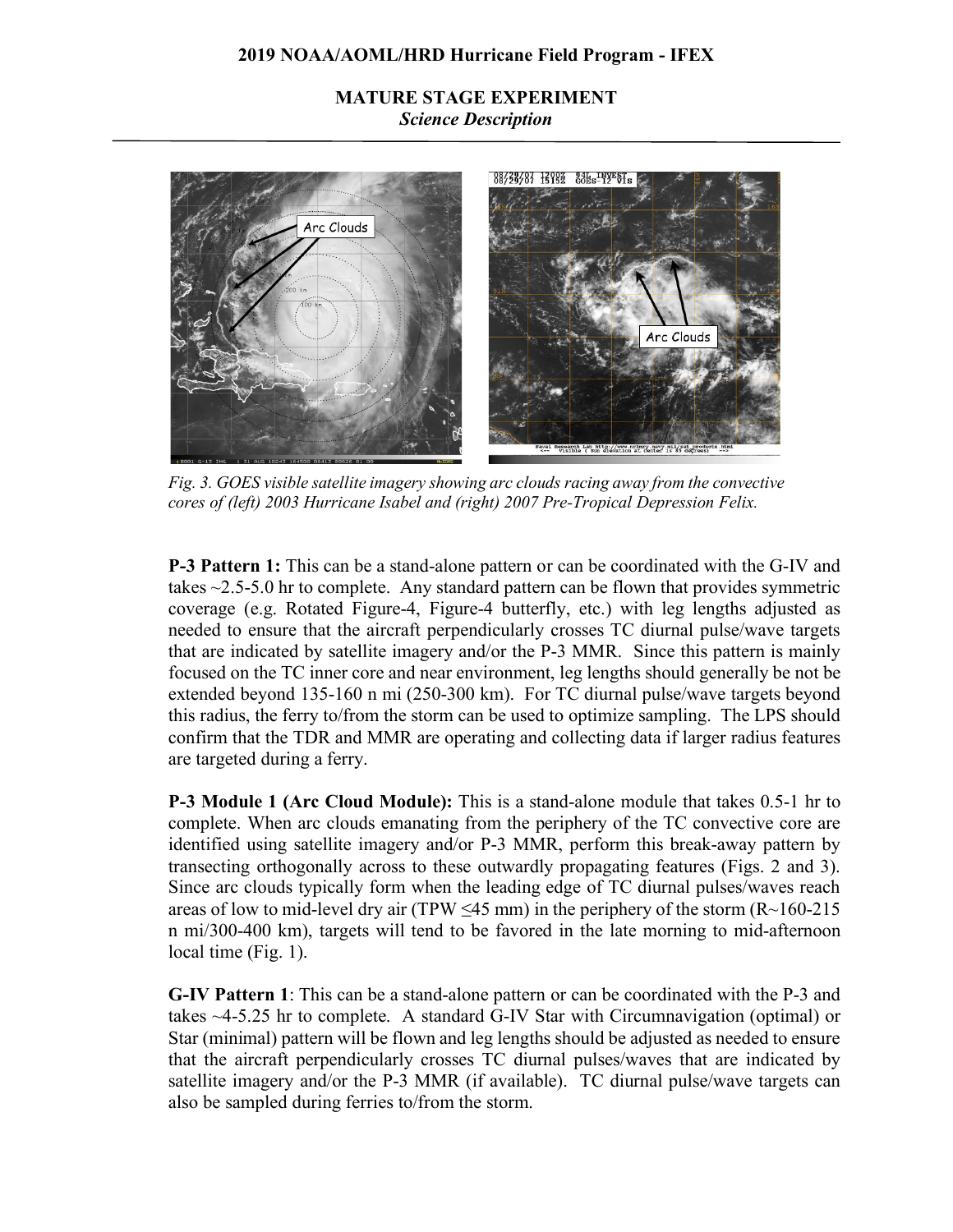# **MATURE STAGE EXPERIMENT** *Science Description*

**G-IV Module 1 (Arc Cloud Module):** This is a stand-alone module that takes 0.5-1 hr to complete. When arc clouds emanating from the periphery of the TC convective core are identified using satellite imagery and/or P-3 MMR (if available), perform this break-away pattern by transecting orthogonally across to these outwardly propagating features (Figs. 2 and 3). Since arc clouds typically form when the leading edge of TC diurnal pulses/waves reach areas of low to mid-level dry air (TPW  $\leq 45$  mm) in the periphery of the storm  $(R~160-215 \text{ n m}$  mi/300-400 km), targets will tend to be favored in the late morning to midafternoon local time (Fig. 1).

**G-IV Module 2 (Transect Module):** This is an add-on module that takes 1-1.5 hr to complete. It can be done as a combination of a ferry to-from the storm and a breakaway from a different pattern, in order to get a large-radius cross section of the storm that includes strong outflow in at least one leg (avoiding the eye/eyewall region). Preferable back-to-back missions that capture midnight LST and once shortly after 1200 LST.

**G-IV Module 3 (Outflow Axis Module):** This is a stand-alone module that takes 1.5-2 hr to complete. Minimal requirement is to fly along the principal outflow axis of the primary outflow jet (described in *Flight Patterns* document). Then cut across same axis perpendicularly in at least one transect at large radii  $(\geq 160 \text{ n mi}/300 \text{ km})$ . This can potentially be flown as a modified ferry to/from another pattern. Ideally this will be done shortly after 1200 LST in order to catch a potential diurnal pulse/wave along-axis. The outflow jet location will be determined using the methodology in the *Flight Patterns* document.

**Links to Other Mature Stage Experiments/Modules**: The TC Diurnal Cycle Experiment and Modules can be flown in conjunction with following *Mature Stage* experiments and modules: Eye-Eyewall Mixing, Gravity Wave, SEF, and SFMR Modules, TC in Shear Experiment, TDR Experiment, Synoptic Flow Experiment, NESDIS JPSS Satellite Validation Experiment, ADM-Aeolus Satellite Validation Module, and NESDIS Ocean Winds.

**Analysis Strategy:** This experiment seeks to observe the formation and evolution of the TC diurnal cycle and associated TC diurnal pulses/waves. Specifically, GPS dropsonde and radar (TDR and MMR) observations will be used to analyze both the inner-core and environmental kinematics and thermodynamics that may lead to the formation of TC diurnal pulses/waves and to document the kinematics, thermodynamics, and precipitation patterns that are associated with radially propagating TC diurnal pulses at various stages of their evolution. GPS dropsonde observations will be quality controlled and transmitted to the GTS in real-time for assimilation into numerical models. TDR data will also be transmitted to NOAA EMC in real-time.

## **References:**

Browner, S. P., W. L. Woodley, and C. G. Griffith, 1977: Diurnal oscillation of cloudiness associated with tropical storms. *Mon. Wea. Rev*., **105**, 856–864.